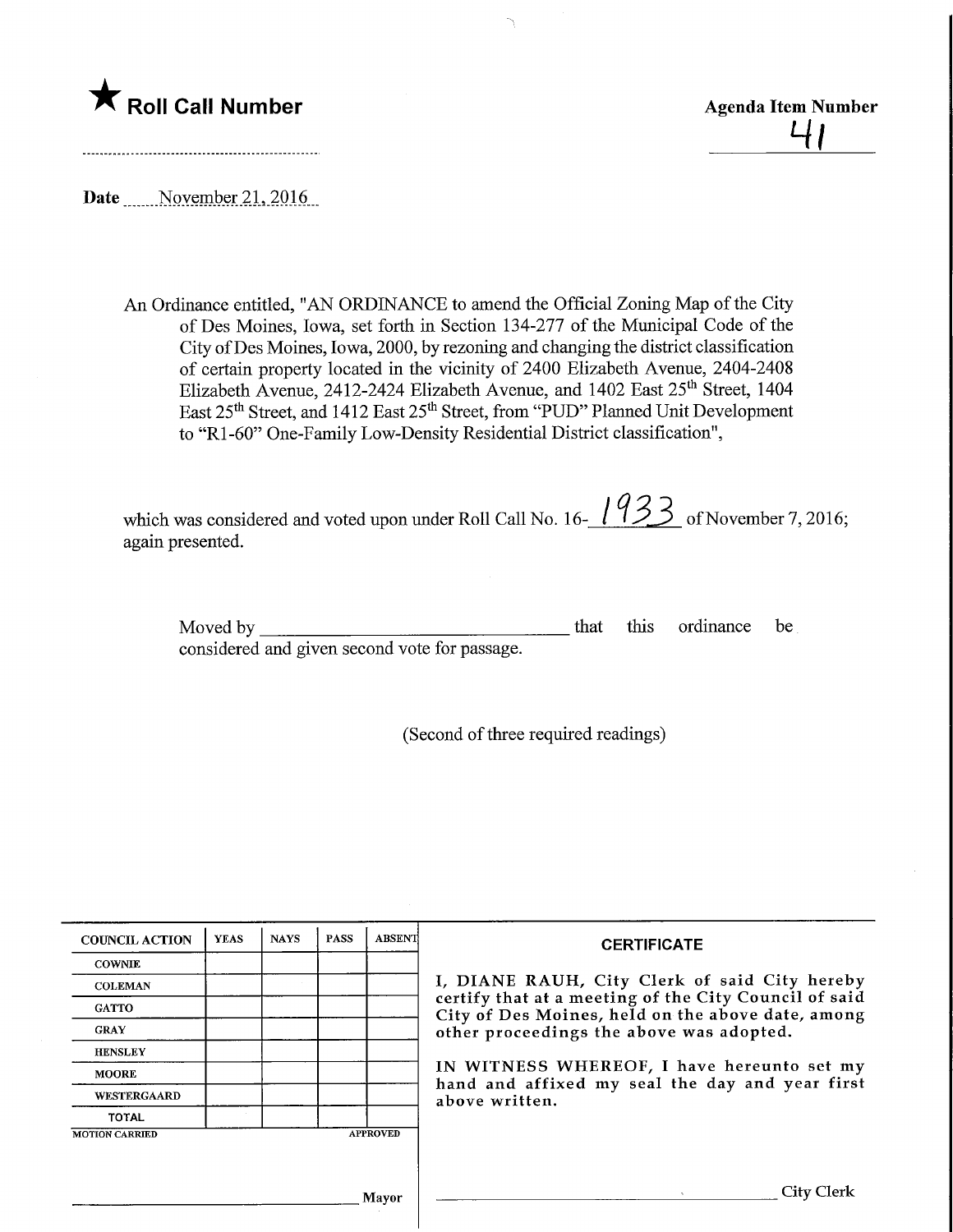$\frac{1}{2}$ HEC<br>HEC



Date November 7, 2016

An Ordinance entitled, "AN ORDINANCE to amend the Official Zoning Map of the City of Des Moines, Iowa, set forth in Section 134-277 of the Municipal Code of the City ofDes Moines, Iowa, 2000, by rezoning and changing the district classification of certain property located in the vicinity of 2400 Elizabeth. Avenue, 2404-2408 Elizabeth Avenue, 2412-2424 Elizabeth Avenue, and 1402 East 25<sup>th</sup> Street, 1404 East 25th Street, and 1412 East 25th Street, from "PUD" Planned Unit Development to "Rl-60" One-Family Low-Density Residential District classification",

presented.

Moved by  $M \circ \mathcal{D}$  that this ordinance be considered and given first vote for passage. Applicant to meet with ACCENT Neighborhood before second consideration of ordinance.

FORM APPROVED:

Frank

rlenna K. Frank Assistant City Attorney

| <b>COUNCIL ACTION</b> | <b>YEAS</b> | <b>NAYS</b> | <b>PASS</b> | <b>ABSENT</b>   |
|-----------------------|-------------|-------------|-------------|-----------------|
| <b>COWNIE</b>         |             |             |             |                 |
| <b>COLEMAN</b>        |             |             |             |                 |
| <b>GATTO</b>          |             |             |             |                 |
| <b>GRAY</b>           |             |             |             |                 |
| <b>HENSLEY</b>        |             |             |             |                 |
| <b>MOORE</b>          |             |             |             |                 |
| WESTERGAARD           |             |             |             |                 |
| <b>TOTAL</b>          |             |             |             |                 |
| <b>MOTION CARRIED</b> |             |             |             | <b>APPROVED</b> |

## **CERTIFICATE**

(First of three required readings)

I, DIANE RAUH/ City Clerk of said City hereby certify that at a meeting of the City Council of said City of Des Moines, held on the above date, among other proceedings the above was adopted.

IN WITNESS WHEREOF, I have hereunto set my hand and affixed my seal the day and year first above written.

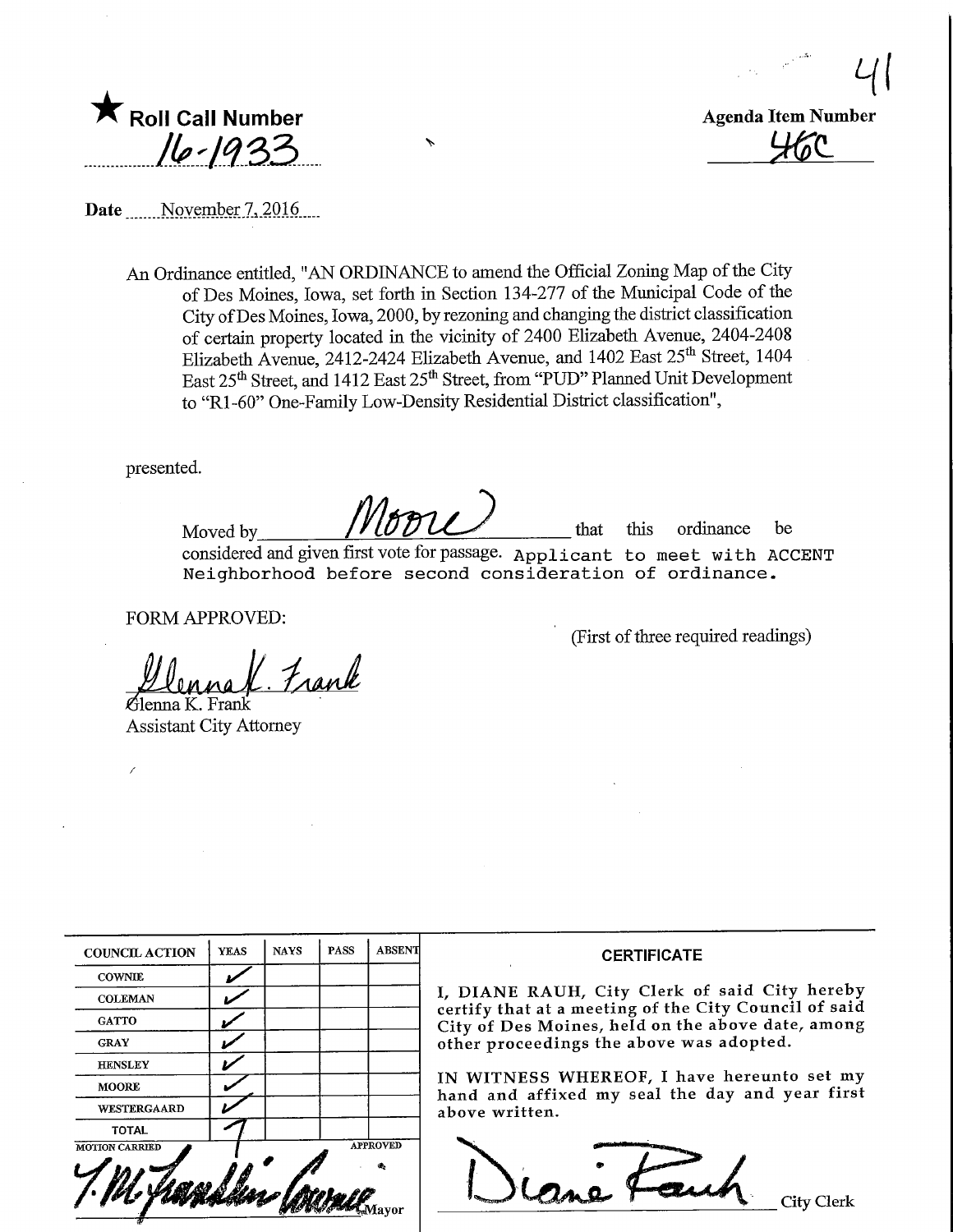$443760$ 

| Prepared by:       | Glenna K. Frank, Assistant City Attorney, 400 Robert D. Ray Drive, Des Moines, IA 50309 |  |  |  |  |  |  |
|--------------------|-----------------------------------------------------------------------------------------|--|--|--|--|--|--|
|                    | Phone: 515/283-4530                                                                     |  |  |  |  |  |  |
| Return Address:    | City Clerk - City Hall, 400 Robert D. Ray Drive, Des Moines, IA 50309                   |  |  |  |  |  |  |
| Title of Document: | City of Des Moines, Ordinance No.                                                       |  |  |  |  |  |  |
| Grantor/Grantee:   | City of Des Moines, Iowa                                                                |  |  |  |  |  |  |
| Legal Description: | See page 1, below.                                                                      |  |  |  |  |  |  |

## ORDINANCE NO.

AN ORDINANCE to amend the Official Zoning Map of the City of Des Moines, Iowa, set forth in Section 134-277 of the Municipal Code of the City of Des Moines, Iowa, 2000, by rezoning and changing the district classification of certain property located in the vicinity of 2400 Elizabeth Avenue, 2404-2408 Elizabeth Avenue, 2412-2424 Elizabeth Avenue, and 1402 East 25<sup>th</sup> Street, 1404 East 25<sup>th</sup> Street, and 1412 East 25<sup>th</sup> Street, from "PUD" Planned Unit Development to "R1-60" One-Family Low-Density Residential District classification.

Be It Ordained by the City Council of the City of Des Moines, Iowa:

Section 1. That the Official Zoning Map of the City of Des Moines, Iowa, set forth in Section 134-277 of the Municipal Code of the City of Des Moines, Iowa, 2000, be and the same is hereby amended by rezoning and changing the district classification of certain property located in the vicinity of 2400 Elizabeth Avenue, 2404-2408 Elizabeth Avenue, 2412-2424 Elizabeth Avenue, and 1402 East 25<sup>th</sup> Street, 1404 East 25<sup>th</sup> Street, and 1412 East 25<sup>th</sup> Street, more fully described as follows, from "PUD" Planned Unit Development to "Rl-60" One-Family Low-Density Residential District classification:

Lots 5, 7 and 8 in BAYARD PLACE, an Official Plat, now included in and forming a part of the City of Des Moines, Polk County, Iowa